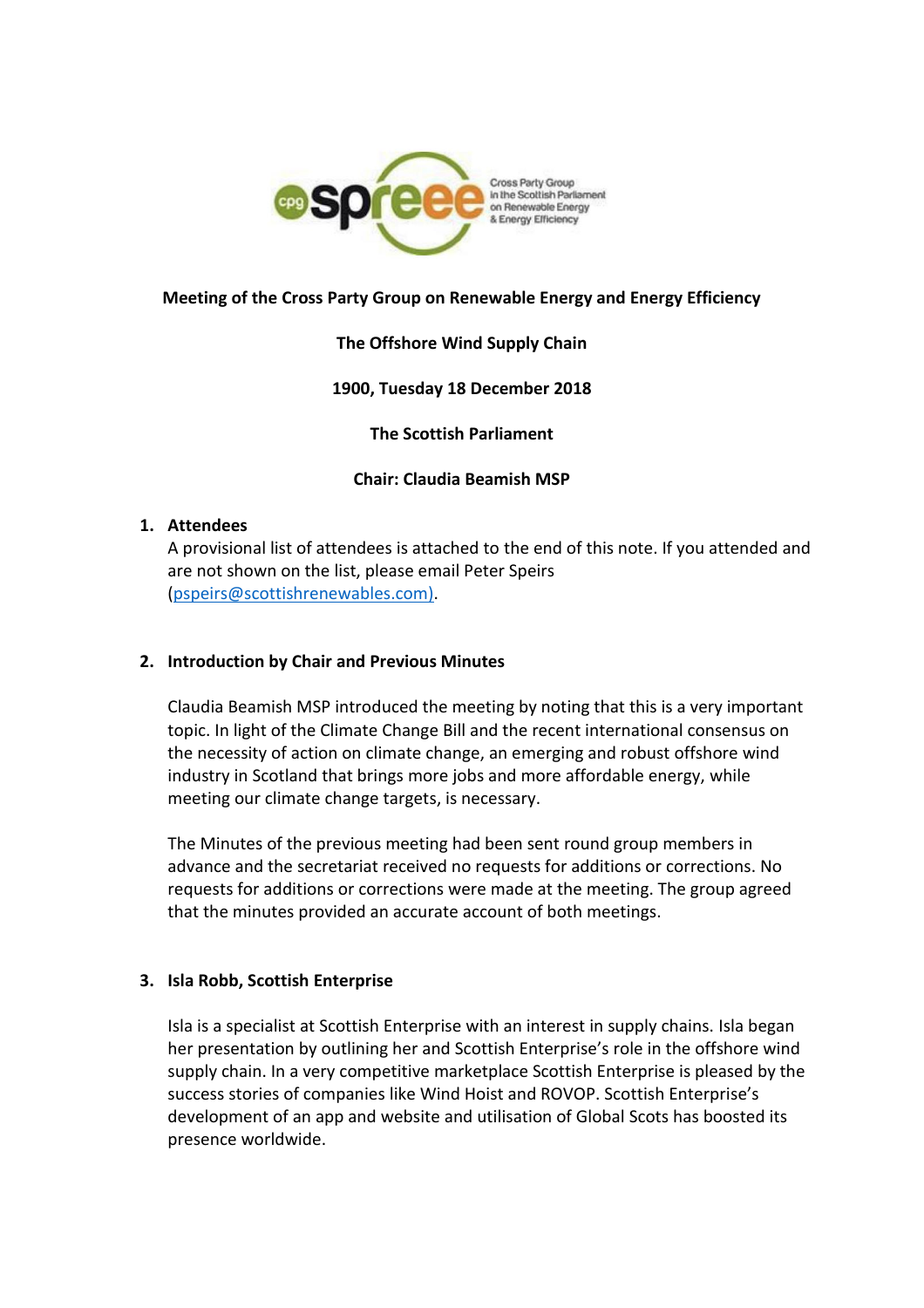Isla noted the work that ORE Catapult, local authorities and developers are doing to position Scotland as a global destination for offshore wind, as well as Scottish Enterprise's ongoing commitment to working together with them. The ORE Catapult, for example, is working with 20 companies as part of a pilot support programme for the supply chain. Isla identified the scale of the prize available to Scottish companies if they are able to utilise Scotland's unique potential in oil and gas decommissioning and offshore wind capacity. This can support not just Scottish and UK projects, but those around the world. Isla also singled out the Robotorium, the Energy Technology Partnership and the Power Networks Demonstration Centre as key partners in the future of the offshore wind supply chain.

Isla concluded by saying that ambitious, innovative and proactive companies are the future of the offshore wind sector and that Scottish Enterprise will continue to provide intensive support to the sector in order to maximise the benefits of the industry to Scotland.

# **4. Alan Duncan, Supply Chain Lead, NnG (NnG Neart na Gaoithe) Coalition**

Alan began by saying that he is a poacher turned gamekeeper, as he has gone from working exclusively in the supply chain to working as part of EDF's offshore projects, specifically as part of the NnG Coalition. Alan said that EDF has 33 onshore wind sites providing 700MW of electricity in the UK, with 8GW globally. Offshore wind is a new part of EDF's business and the NnG project will be EDF's first major commercial scal project. NnG was consented with 450MW capacity and a CfD in 2015. It is located in the firth of forth, 15 km from East Neuk of Fife, with a grid connection in East Lothian.

Alan noted that there will be up to 54 turbines in the water, depending on the particular turbine manufacturer chosen, and around 200Km of subsea cables and 2 onshore substations required. Onshore construction will start in 2019 and the project will begin generating power in 2022-3. Alan said that the project is keen to encourage as many Scottish supply chain companies to work on this as possible and that they operate an open door policy for Scottish companies. The company works with Scottish Enterprise to ensure all potential companies are aware of the opportunities. With no Tier 1 contractor indigenous to Scotland, the focus is on ensuring that as many Tier 2 contracts as possible are deployed in Scotland and the UK. The NnG coalition is looking to help Scottish companies contract with Tier 1s and has met hundreds of Scottish companies to see how much collaboration is possible. When the project nominates Tier 1s it passes over Scottish companies to them, but they cannot compel the Tier 1 to use these companies. The project will go to the market in first half of next year to 'meet the market' events to meet the community and suppliers at that local level.

Alan described the Sector Deal ambition of 30GW by 2030 as a monumental change for the sector and said that it is important to have clusters in Scotland. There will be clusters in the Moray Firth (Beatrice and Moray East) and the Forth and Tay. These clusters can be invaluable in getting Tier 1s to come to Scotland and contract with Scottish companies.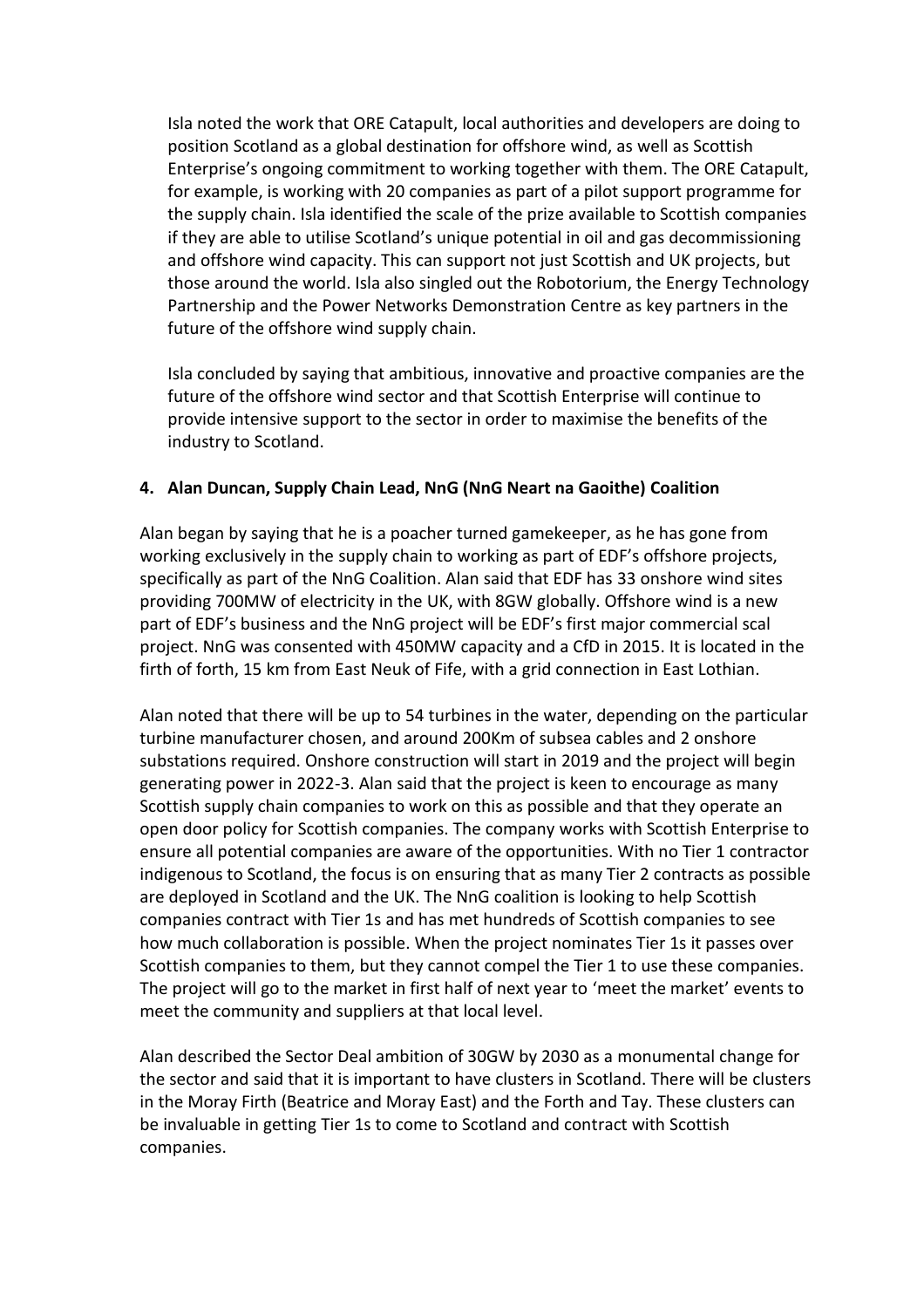Alan concluded by saying that the sector is looking to help Scottish companies position for success.

### **5. Fabrice Leveque, Scottish Renewables**

Fabrice started by saying that Scotland's offshore sector is playing catch up with England and Wales, largely due to Scotland's deeper coastal waters. Despite this, 300MWi of offshore wind is currently operational, with another 2000MW in construction across Beatrice, Moray East and NnG. Although the rest of the UK has 5000MW, this is because there was early development there. There is now more potential in Scotland. 5000MW is waiting to bid into future schemes in Scotland – if they can secure a CfD these projects will provide more activity for the Scottish supply chain.

Fabrice described the need for a long term view of projects to build the supply chain domestically. Scottish Renewables is looking to build on the momentum of Beatrice, NnG and Moray East.

Fabrice then moved on to the Sector Deal. The Sector Deal sets an ambition to deploy 30GW in the UK by 2030, and 50GW by 2050. This likely requires a doubling of offshore deployment soon required. Offshore wind is a key part of the UK's decarbonisation agenda of UK, as well as the Scottish Government's 50% All Energy by 2030 target.

Fabrice moved on to say that the industry is looking across the UK for potential future sites. Scotland needs to identify new sites for offshore projects. Marine Scotland is leading the current process to identify where new projects can be deployed. Their first plan was published in August and is now being refined by looking at economic constraints (fisheries, tourism etc) and environmental sensitivities. The early results of this process are disappointing from an industry perspective – we have an emerging opportunity for floating that is supported by Marine Scotland in the long run, but we need more fixed bottom projects in the short run. Without this short run support Scottish projects and supply chain opportunities could dry up. Fabrice said that we need projects that can be built using existing technology to boost supply chain now

Fabrice finished by noting the opportunities that the Sector Deal provides. The deal can grow jobs from 11000 today to 25000 by 2030. The current c.45% of supply chain work for offshore projects completed in the UK can grow to x.60%. In export terms, with the UK boasting the most offshore capacity in the world, those conducting auctions all over the world (e.g. Taiwan, USA, Korea, China) are looking to us. Work also needed on grid, with smarter systems and storage a priority, and a focus on STEM skills and education required as well. Fabrice said that he was hopeful that the Sector Deal is signed soon and clarifies what Scotland's governments can do for industry and the supply chain and vice versa.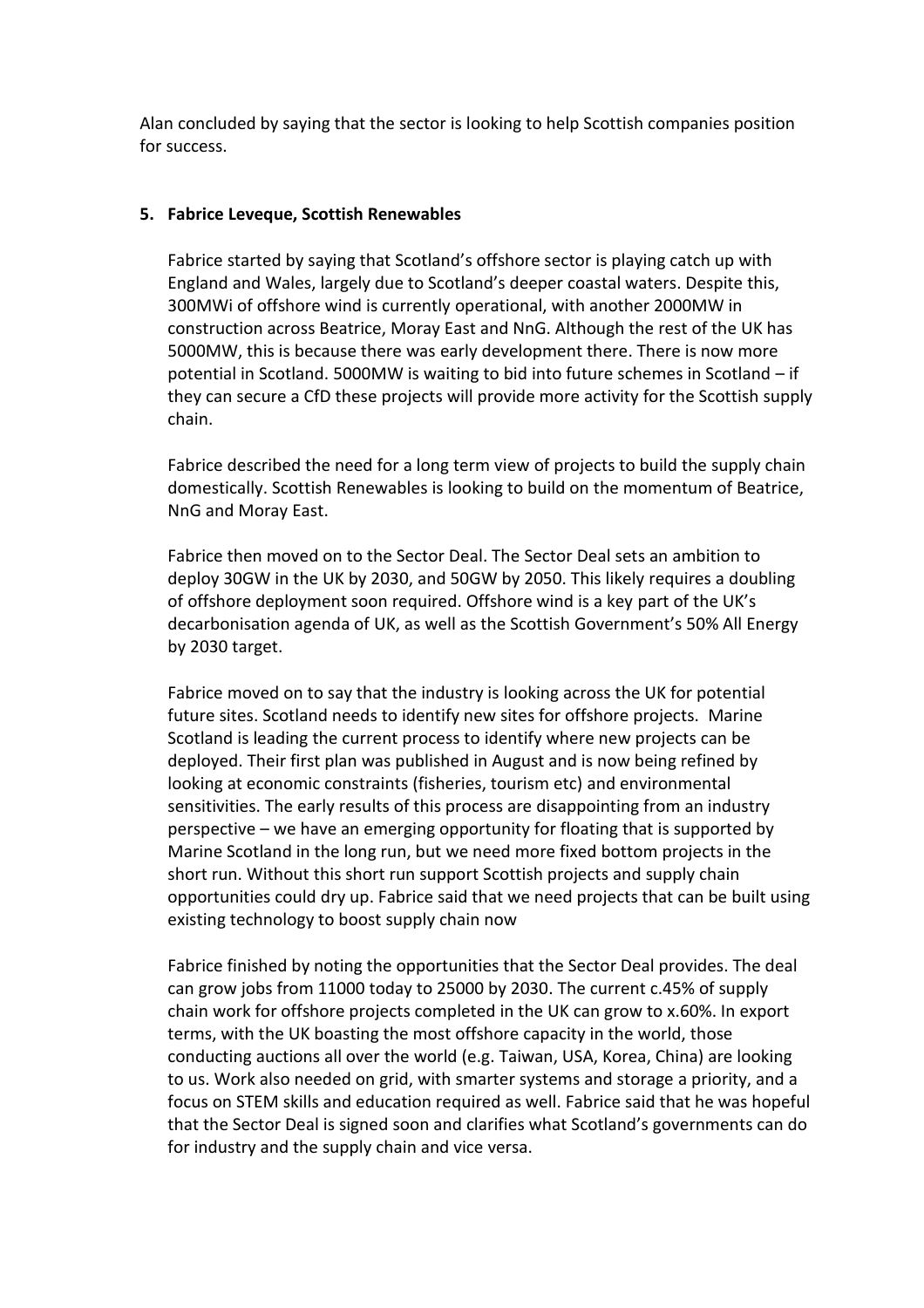### **6. Questions and Answers**

# **A range of questions were directed at the panel; please note that the intention of this meeting note is not to record a verbatim account of the meeting. Questions posed to the panel and answers received included:**

Alexander Burnett MSP asked if a Tier 2 can grow into a Tier 1 and why there were no Tier 1s in the UK, andBill Roger asked what are the obstacles are to getting a Tier 1 in Scotland? Alan Duncan and Isla Robb noted that Scottish Enterprise are very active on this topic and that one major challenge is that these projects are so large that third party finance markets have to be accessed. This means that risk is central to their calculations and established suppliers are relied upon. Scotland has many excellent Tier 2s, but getting them to take on the risk of being Tier 1 is tough and Tier 1s are a different type of company to a Tier 2.

Alexander Burnett MSP asked how Scotland's pipeline compares to other countries. Alan Duncan said that the UK is world-leading in its ambition and that Scotland can get a major benefit from this. Scotland can become the world centre of excellence for floating wind, but we need projects now and that is through fixed base deployments.

Claudia Beamish MSP asked if there is anything specific that SPREEE can do with the Scottish Government on this. Fabrice Leveque suggested making sure the Marine Scotland process develops to support the industry in Scotland. Claudia suggested the group write a letter to the Minister on this topic, which the group agreed to.

Alex Meredith noted the uneven development of offshore wind in Wales and asked about the relative CAPEX and OPEX supply chain benefits of offshore wind. Alan Duncan explained that it takes roughly £2.5 billion to build 500mw. 80-90% of the OPEX stays where the wind farm is, which will bring sustained benefits to Scotland.

#### **7. Conclusion and Next Meeting**

Claudia thanked the presenters and those in attendance. The next meeting is scheduled to take place on February 5<sup>th</sup> 2019.

### **8. AOB**

Claudia noted the diminished attendance compared to past meetings. Peter Speirs suggested that this was partially due to the proximity to Christmas, but that the altered timing of the meetings looked likely to be a factor. Claudia asked if there would be any objection to reverting to the previous earlier start time for meetings and none were noted.

### Attendees

Alan Duncan Alex Burnett MSP